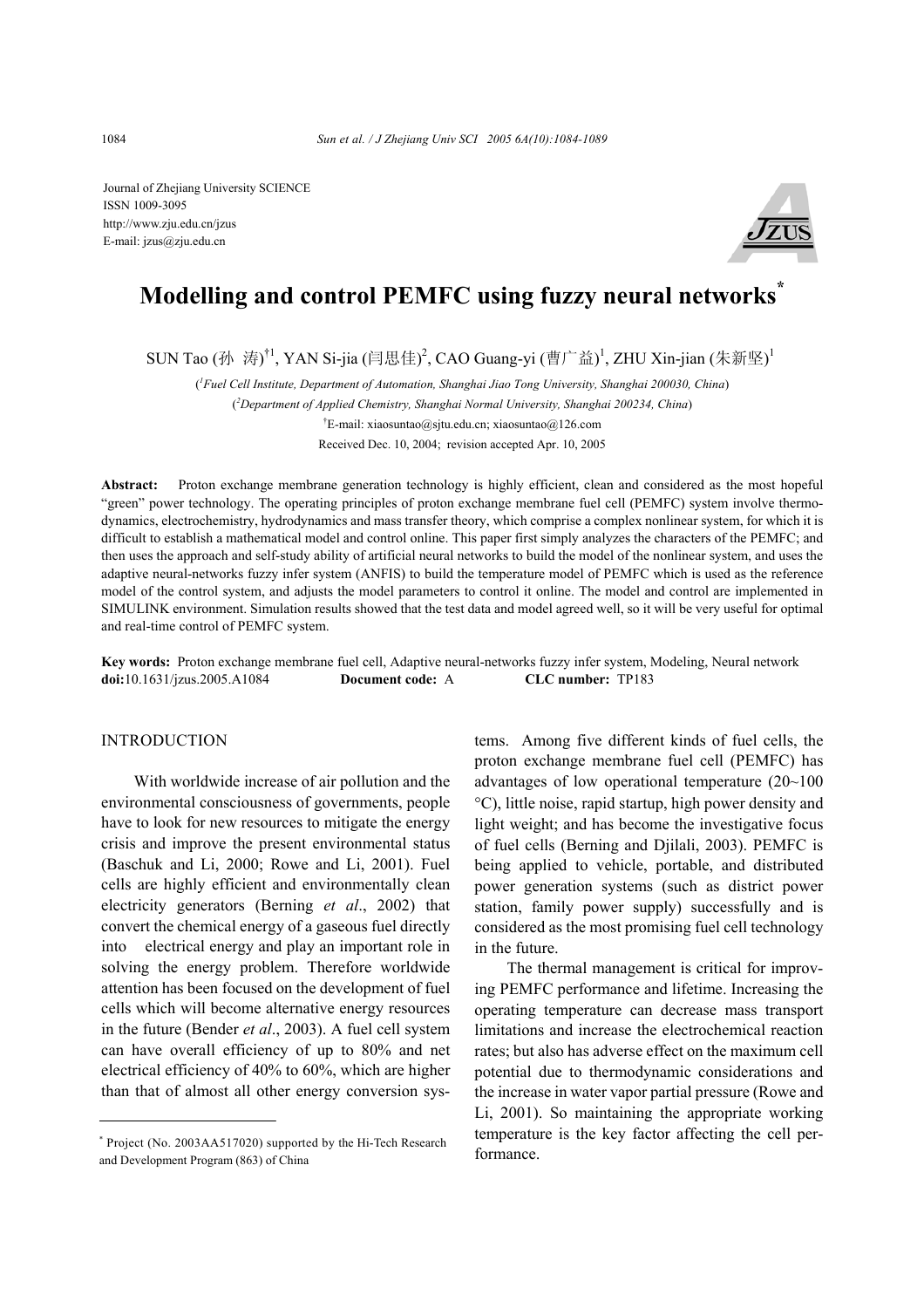The neural network has the ability to learn and approach the nonlinear function, and has been considered as a powerful computing tool for establishing the mathematical relationship of the dynamic system based on the input-output data. It had been shown that feed-forward neural networks with one hidden layer can uniformly approximate any continuous function. A large number of structures and algorithms for identification and control using neural networks have been proposed (Chen and Bilings, 1992).

This paper adopts the neural network identification method to establish the nonlinear model in order to avoid the internal complexity of the PEMFC. The flow rates of fuel and air are used as input variables and the working temperature of the stack is used as output variable in this temperature model of PEMFC set up based on neural network identification. In order to maintain the ideal temperature value, the neural fuzzy controller was designed to regulate the gas flow rate.

### PEM FUEL CELL SYSTEMS

Fig.1 in (Sun *et al*., 2005) shows the basic structure of a single cell consisting of anode, cathode, electrolyte plate, membrane and catalyst. The key part of the cell is the membrane electrode assembly made up of two porous gas diffusion electrodes pressed against the membrane sides and the catalysis layer of the electrode near the membrane. The membrane and the two electrodes are assembled into a sandwich structure to form a membrane-electrode assembly (MEA) placed between two bipolar plates with machined groves that provide flow channels for distributing the hydrogen and oxygen (Fowler *et al*., 2002; Rowe and Li, 2001). Hydrogen is fed to the anode along the gas channel, and separated into hydrogen protons and electrons under the action of the anode catalyst. The hydrogen protons migrate through the polymer electrolyte membrane driven by an electric field. Released electrons are collected by the bipolar plates and then pass from the anode to the cathode, where the oxygen reacts with the hydrogen protons and the electrons, thus producing water. The anode and cathode are connected to form an external load equipment. Generally speaking, the potential of a single cell is about 0.7 V and current density is ap-

proximately  $400 \sim 800$  mA/cm<sup>2</sup>. To supply higher power, several cells are usually assembled into a PEMFC stack, where the cells are electrically connected in series and separated from each other by bipolar plates.

The anode temperature is denoted by  $T_a(t)$ , the cathode temperature is denoted by  $T_c(t)$ , the electrolyte membrane temperature is denoted by  $T_e(t)$ , and the gas flow by  $V(t) = [V_a(t), V_c(t)]^T$ ,  $V_a(t)$  and  $V_c(t)$  are the anode and cathode gas flow rate, respectively. According to PEMFC stack dynamic characteristics, letting  $V(t) = [V_a(t), V_c(t)]^T$  and  $T(t) = [T_a(t), T_c(t), T_e(t)]$  $T_s(t)$ <sup>T</sup>, respectively.  $\phi(\cdot)$  denotes the nonlinear relation between *T* and *V*. The temperature model can be described as Eq.(1) on the basis of the analysis of dynamic PEMFC system:

$$
\frac{\mathrm{d}T}{\mathrm{d}t} = \dot{T} = \phi(\boldsymbol{T}(t), V(t))\tag{1}
$$

The stack temperature is mainly affected by the flow rate of inlet gas (Bender *et al*., 2003; Arriaqada *et al*., 2002). When the input air temperature is lower than the fuel cell temperature, some of the gas would be consumed, and the remaining gas would take away some heat. Slower gas flow rate leads to adequate reaction and less heat loss, the ultimate temperature of the stack would rise; on the other hand, faster gas flow rate would lead to inadequate reaction and carry away much more heat, so that the ultimate temperature of the stack would fall. The model should simulate the temperature variation curve at different gas flow rates, as well as complete the dynamic nonlinear map from input vector to output vector. The identification model can be described by the nonlinear differential equation:

$$
T(k+1) = \phi(T(k), V(k))
$$
 (2)

where *k* is the discrete time variable.

## ANFIS LEARNING ALGORITHM AND PEMFC IDENTIFICATION

The PEMFC system identification structure is shown in Fig.6 in (Sun *et al*., 2005), where TDL denotes a tapped delay line whose output vector repre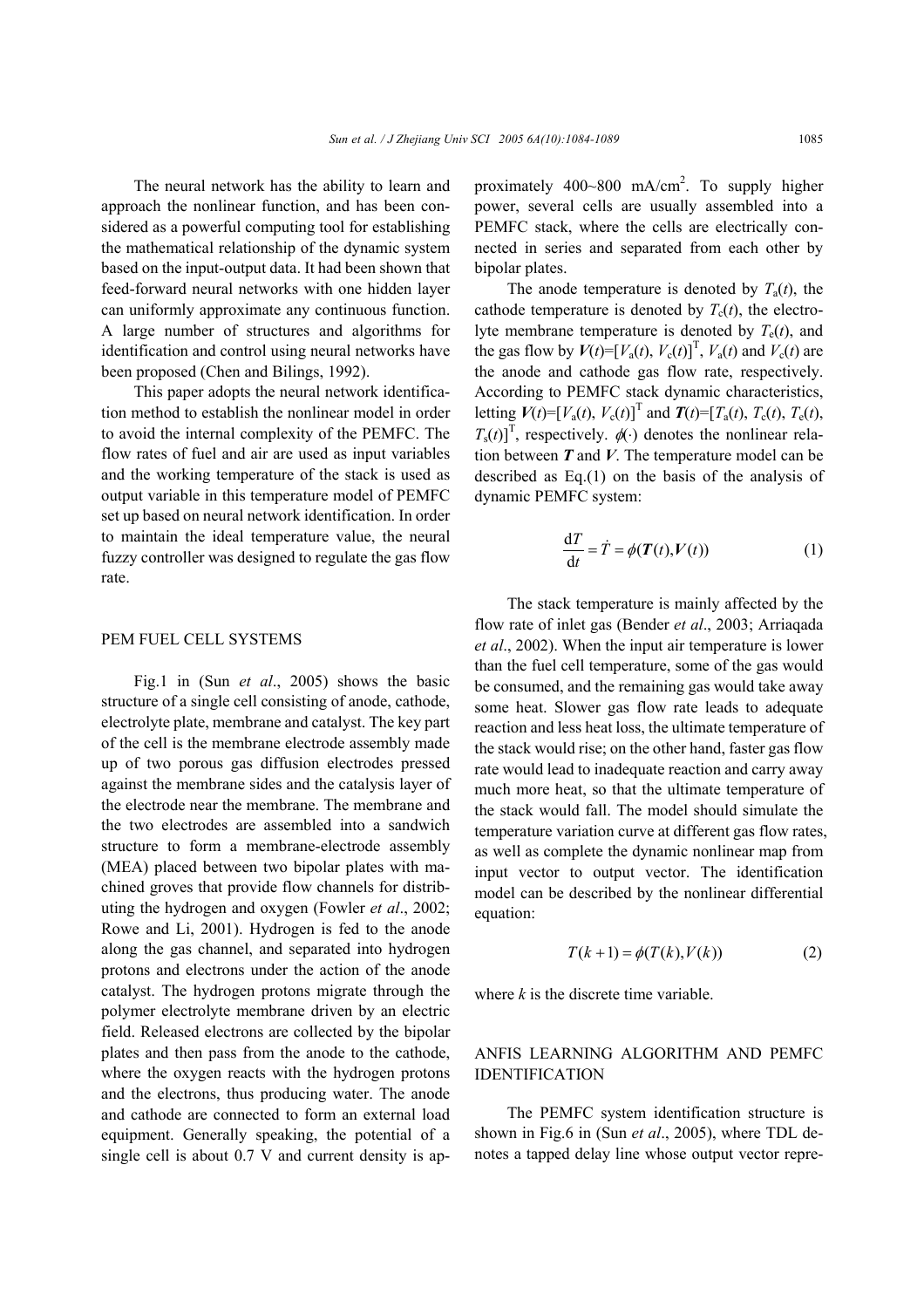sents the delayed values of the input signal. Since the above model has no feedback loop, training procedures can be used to adjust the parameters (Shen and Cao, 2002; Kim and Kim, 1999). So we adopt the adaptive fuzzy neural network as the nonlinear system identifier, which can use the neural network's learning mechanism to compensate for the shortage of fuzzy inference system.

After the PEMFC system is identified, the membership function and fuzzy rules are used to learn the temperature values at different moments under the best steady working state, which are then combined with neural networks and their back propagation learning algorithm in order to improve the identification precision. The typical structure of Sugeno's ANFIS includes five layers: fuzzification layer, rule layer, normalization layer, defuzzification layer, summation neuron layer, which has *M* fuzzy rules (Sakhare and Davari, 2003; Efe and Kaynak, 1999):

$$
R^l
$$
: IF  $x_1$  is  $F_1^l$  and ..., and  $x_n$  is  $F_1^l$ ,  
THEN  $y$  is  $G^l$  ( $l=1, 2, ..., M$ ) (3)

where  $F_1^l$  and  $G^l$  are both fuzzy set.  $\mathbf{x}=(x_1, \ldots, x_n)^T$ and *y* are input and output language variable, respectively. Gaussian function was adopted as the input membership function:

$$
\mu_{F_i^l} = \alpha_i^l \exp\left[-\left(\frac{x_i - \overline{x}_i^l}{\sigma_i^l}\right)^2\right]
$$
 (4)

where  $\alpha_i^l$  (0  $\alpha_i^l$  < 1),  $\overline{x}_i^l$  denoting the center of the Gaussian membership function and  $\sigma_i^l$  denoting the width of the membership function, are adjustable parameters, respectively. Given an input-output pair  $(x^p, d^p)$ ,  $x^p \in U$ ,  $d^p \in V$ , the designed fuzzy system *f* expressed below:

$$
f(x) = \frac{\sum_{l=1}^{M} \overline{y}^{l} \left[ \prod_{i=1}^{n} \alpha_{i}^{l} \exp\left(-\left(\frac{x_{i} - \overline{x}_{i}^{l}}{\sigma_{i}^{l}}\right)^{2}\right) \right]}{\sum_{l=1}^{M} \left[ \prod_{i=1}^{n} \alpha_{i}^{l} \exp\left(-\left(\frac{x_{i} - \overline{x}_{i}^{l}}{\sigma_{i}^{l}}\right)^{2}\right) \right]}
$$
(5)

minimizes the following expression:

$$
e^{p} = \frac{1}{2} [f(x^{p}) - d^{p}]^{2}
$$
 (6)

For ANFIS network, we adopt the hybrid algorithm of error back propagation and least square method to identify the above parameters. In the forward pass of the inputs, the parameters of membership function (premise parameters) are fixed, and the parameters in the decision part of fuzzy are fixed if rules (consequent parameters) are identified with least square method. In the backward, the consequent parameters are fixed, the premise parameters  $\bar{x}_i^l$  and  $\sigma_i^l$  are modified by the following algorithm (Wang and Jerry, 1992):

$$
\overline{x}_{i}^{l}(k+1) = \overline{x}_{i}^{l}(k) - \beta \frac{\partial E}{\partial \overline{x}_{i}^{l}} + \eta \Delta \overline{x}_{i}^{l}(k)
$$
(7)

$$
\sigma_i^l(k+1) = \sigma_i^l(k) - \beta \frac{\partial E}{\partial \sigma_i^l(k)} + \eta \Delta \sigma_i^l(k) \qquad (8)
$$

where  $\beta$  denotes the learning speed,  $\eta$  denotes momentum coefficient of reduced oscillation during the course of learning.

One hundred groups of training data on the PEMFC stack working temperature were collected under hydrogen (anode) flow rate of 1.2 L/min and air (cathode) flow rate of 5 L/min. The number of fuzzy rules *M* was selected as 18, the speed of learning *β*=0.7, the momentum coefficient *η*=0.1. After adjusting the premise parameters  $(V_a)$  for example in Fig.1), the neural networks model can in a short time simulate test data with high precision. The maximal error was less than 2 °C. From the identification results of PEMFC system (Fig.2), we can also know it is feasible to establish the model of PEMFC nonlinear complicated system, and avoid to solving the differential equation during the course of mechanism modelling.

#### NEURO-FUZZY CONTROL SYSTEM OF PEMFC

The operating principle of PEMFC involves theories on thermodynamics, electrochemistry, hydrodynamics and mass transfer so it is difficult to establish a mathematical model of this complicated nonlinear system. So adopting the above mentioned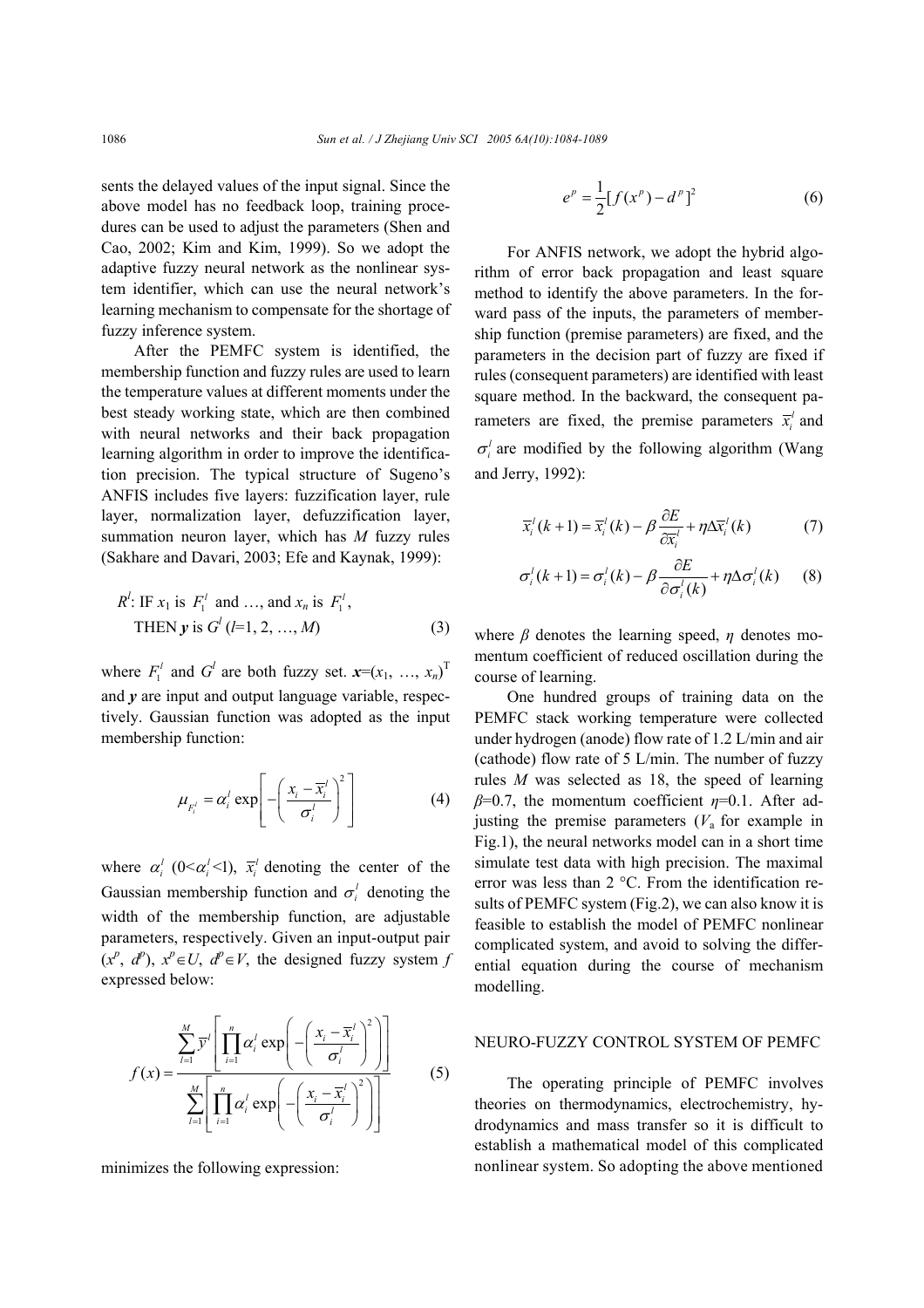

**Fig.2 Identification results of PEMFC** 

neural network model as the PEMFC model, and designing fuzzy neural controller for researching the structure and realizing the fuzzy neural controller of PEMFC system.

The working temperature  $T_s$  and  $\Delta T_s$  of the PEMFC were selected as fuzzy variables, the desired temperature was set at  $T_s$ =80 °C. The flow rates of anode and cathode gas in the system would increase when the working temperature exceeds  $T_s$ ; the gas flow rate would decrease when the working temperature falls below  $T_s$ . Under the condition of the given working pressure, the basic range of *T* is 40 °C~100 °C, the basic range of ∆*T* is −2 °C~2 °C, the sampling period of system is 2 s. Fuzzy variables are expressed by linguistic variables such as positive big (PB), positive medium (PM), positive small (PS), zero (ZO), negative small (NS), negative medium (NM), negative big (NB). Similarly, linguistic variables were established for output variables. The basic range of the flow rate of anode and cathode gas are 15~20 and 30~38, respectively. Each value of linguistic variable adopts Gaussian function to express it. The Mamdani method is used in fuzzy inference, and the centroid defuzzification method determines the output value from the center of gravity of the output membership function. The actual and the reference working temperature are compared which generates the error. This becomes one of the inputs and the change in the error derived from this error becomes the other input. These inputs then based on the fuzzy rules generate the desired control signal for the system to work as desired and control the unregulated working temperature coming from the PEMFC (Fowler *et al*., 2002; Rowe and Li, 2001). The structure of fuzzy controller is shown in Fig.3.





The parameters in rules and membership function of fuzzy system are designed based on operating experience only, and which is difficult to adjust on-line. Neural networks and fuzzy inference systems are well-recognized tools for designing an identifier/controller capable of perceiving the operating environment and imitating a human operator with high performance (Sakhare and Davari, 2003). So adopting a neural networks to construct the fuzzy system, which can use the learning method of neural networks to design and adjust the parameters to realize the self study and self adapting function of fuzzy system according to input and output sample.

Neuro-fuzzy controller utilizes the input  $[T_s, \Delta T_s]$ and the output  $[V_a, V_c]$  of the previous PEMFC fuzzy controller to train neural networks, let it learn and remember the abstract fuzzy rules, and neural networks would store the knowledge of expression in its weight and structure. Therefore the controller of PEMFC can associate and make use of rules. We adopt an error back propagation training algorithm to adjust the value of parameters  $\overline{y}^l$ ,  $\overline{x}_i^l$  and  $\sigma_i^l$  (Wang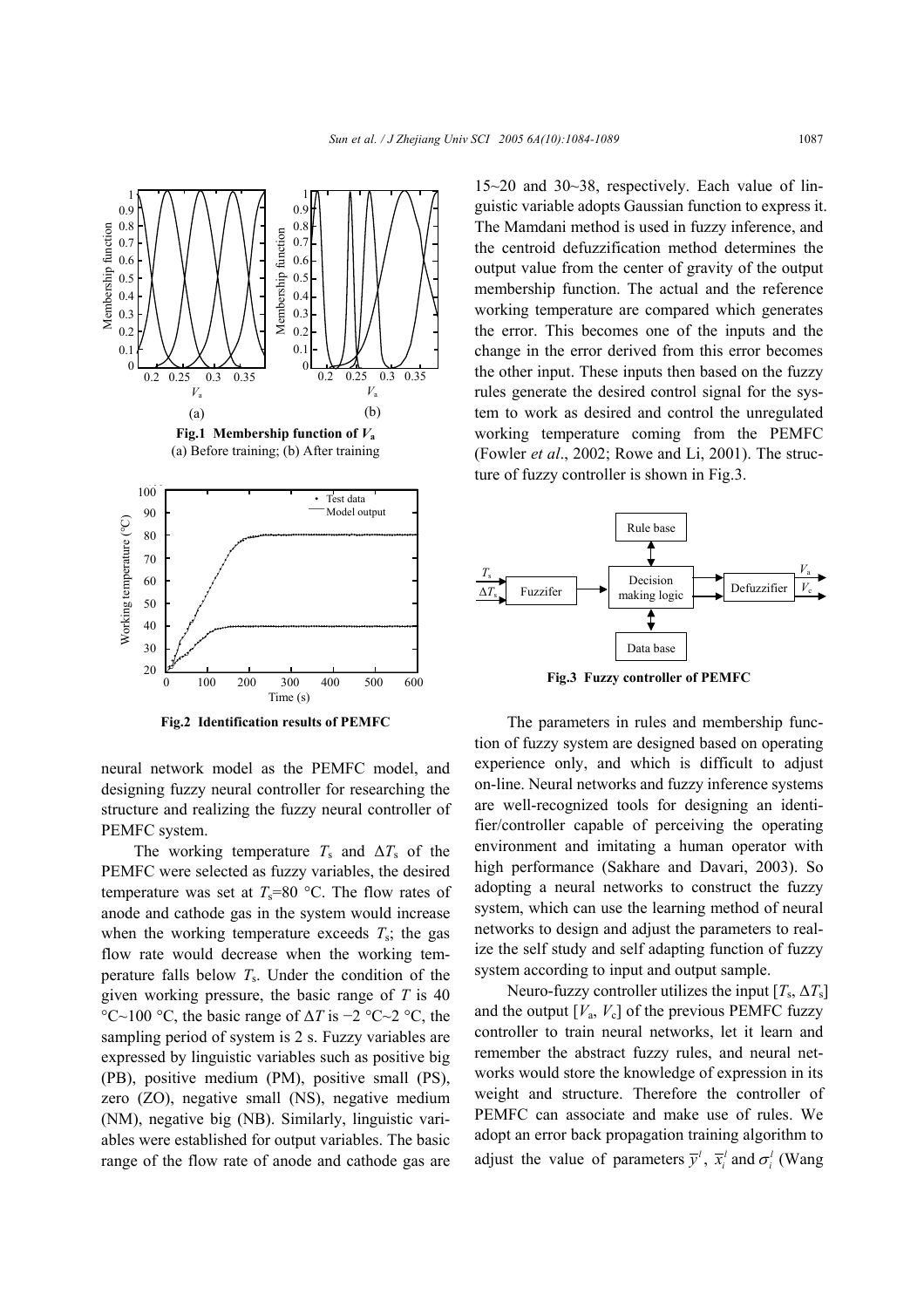and Jerry, 1992). The objective is to determine a fuzzy logic system described by Eq.(5), so as to minimize the value of Eq.(6).  $\bar{v}$  is the desired value of the controller output. Assuming  $\alpha_i^1 = 1$ , and the number of rules *M*=24, the training algorithm for  $\bar{v}^i$  is shown as follows:

$$
\overline{y}^{l}(k+1) = \overline{y}^{l}(k) - \alpha \frac{\partial E}{\partial \overline{y}^{l}}|_{k}
$$
 (9)

*l*=1, 2, …, *M*; *k*=0, 1, 2, …, *α*. *α* is the given step.

Let 
$$
f=a/b
$$
,  $a = \sum_{i=1}^{M} (\overline{y}^{i} z^{i})$ ,  $b = \sum_{i=1}^{M} z^{i}$  and  $z^{i} = \prod_{i=1}^{k} \exp\left[-\left(\frac{x_{i} - \overline{x}_{i}^{i}}{\sigma_{i}^{i}}\right)\right]$ . We can see  $f$  and  $e$  depends

on  $\bar{v}$  only through *α*. From Eq.(9), we deduce the following learning algorithm:

$$
\overline{y}^i(k+1) = \overline{y}^i(k) - \alpha \frac{f - d}{b} z^i
$$
 (10)

$$
\overline{x}_{i}^{l}(k+1) = \overline{x}_{i}^{l}(k) - \frac{f-b}{b}(\overline{y}^{l} - f)z^{l} \frac{2(x_{i}^{p} - \overline{x}_{i}^{l}(k))}{\sigma_{i}^{l^{2}}(k)} \quad (11)
$$

$$
\sigma'_{i}(k+1) = \sigma'_{i}(k) - \alpha \frac{f-b}{b} (\bar{y}' - f) z' \frac{2(x_{i}^{p} - \bar{x}'_{i}(k))}{\sigma'_{i}(k)} (12)
$$

The parameters are adjusted based on the input-output data of the previous step, and the normal error is back propagated with delay of one step to the relevant parameter processing unit. The structural scheme of PEMFC system with neuro-fuzzy control is shown in Fig.4.



**Fig.4 Structure of the neuro-fuzzy control system of PE-MFC**

The dynamic temperature characteristic of PEMFC is replaced with the ANFIS identification model on-line in order to faster response. The program of simulation is compiled in MATLB environment, which includes the following content: the current temperature value is inputted to the neural networks model, where the current temperature value reduces the previous value, and inputs the result to the neuro-fuzzy control network. In the end, the corresponding flow rate of gas is calculated and outputted. Table 1 shows the parameters of experiment and simulation in PEMFC system.

|  |  |  | Table 1 Operating conditions of PEMFC |
|--|--|--|---------------------------------------|
|--|--|--|---------------------------------------|

| Item                        | Value               |  |
|-----------------------------|---------------------|--|
| Number of cell              | 30                  |  |
| Proton exchange membrane    | Nafion115           |  |
| Cathode pressure            | $2.52\times10^5$ Pa |  |
| Anode pressure              | $2.52\times10^5$ Pa |  |
| Cathode gas flow rate       | $30 - 38$ L/min     |  |
| Anode gas flow rate         | $15 - 20$ L/min     |  |
| Humidification temperature  | 70 °C               |  |
| Hydrogen inlet temperature  | 75 °C               |  |
| Air inlet temperature       | 65 °C               |  |
| Stack operating temperature | $40 - 80$ °C        |  |
| Active area of cell         | $128 \text{ cm}^2$  |  |
| Fuel gas                    | $H2/H2O=0.86/0.14$  |  |
| Relative humidity           | $100\%$             |  |
| Electrode thickness         | $0.3 \text{ mm}$    |  |
| Membrane thickness          | $0.13 \text{ mm}$   |  |
| Current collector thickness | 4 mm                |  |

In the condition of the rated output power, we only consider adopting the fuzzy neural controller to control the flow of gas to regulate the fuel cell operating temperature. In fact, the change of the gas flow would influence the transmittance process of the reacting gas more or less, thus impact the current and power of the stack. But the influence is smaller in case the gas utilization ratio is lower. From the simulation results in Fig.5 and Fig.6, we can see that the operating temperature reaches the desired value smoothly during shorter time through the neuro-fuzzy controller's adjustment of the gas flow rate. So PEMFC system adopting neuro-fuzzy control method can reach the desired temperature rapidly, and the temperature fluctuation is smaller.